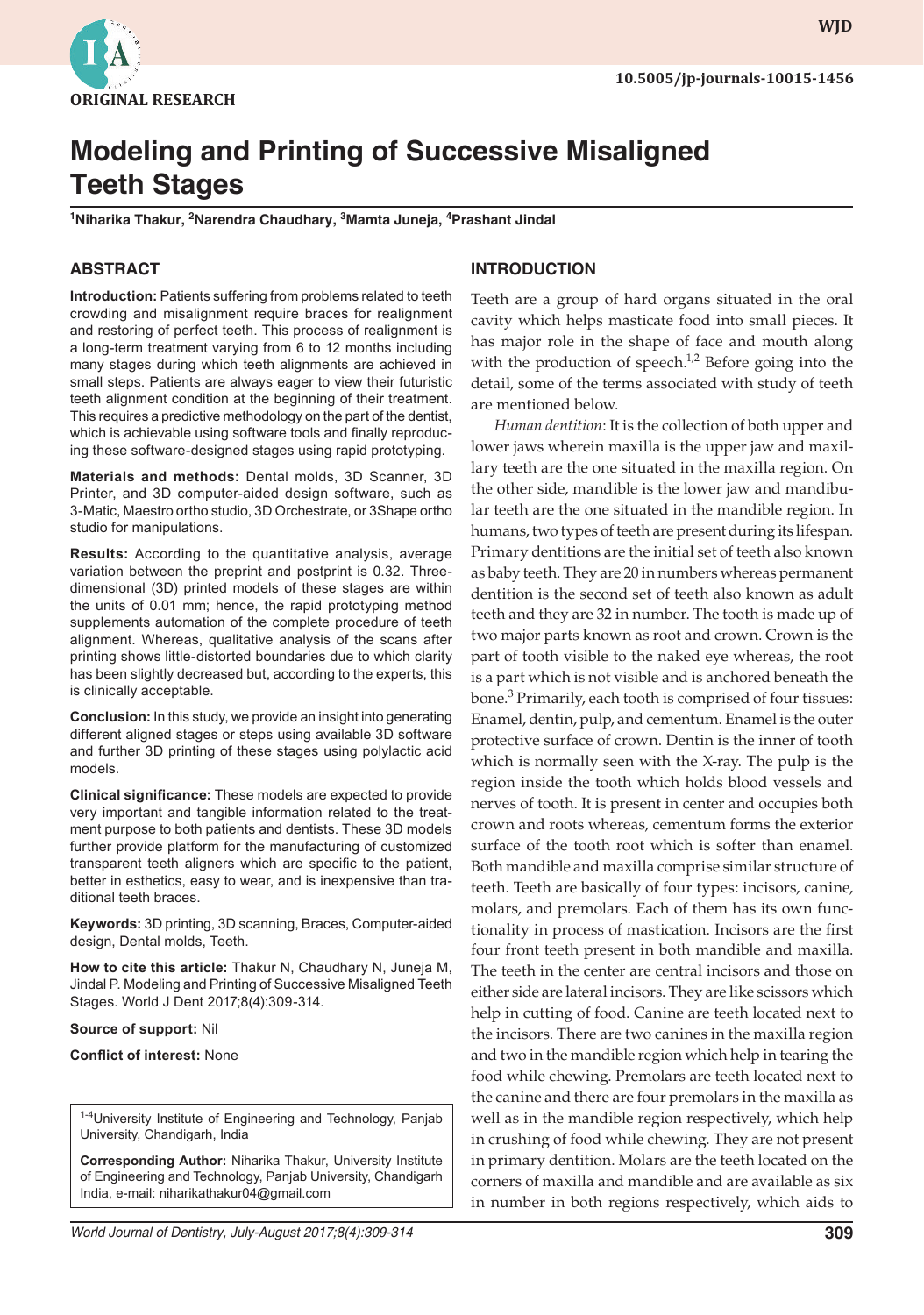grinding of food. These are classified into first, second, and third molars, but third molars are not developed in every person.4

There are many dental anomalies which are operated by the orthodontics. Some of them are underbite, spacing, protrusion, crowding, crossbite, overbite, open bite, and midlines.<sup>5</sup> Underbite is the condition in which the front teeth of lower jaw extend outward in such a way that it causes lower front teeth to sit in front of upper front teeth. Spacing is the condition in which there is gap between teeth due to missing teeth, small teeth, or large dental arches. Protrusion is the condition in which upper front teeth are extending forward in such a way that it causes upper front teeth to sit in front of lower front teeth. Crowding is the condition in which all teeth do not get enough space to fit in the jaw. Crossbite is the condition in which upper teeth sit inside the lower teeth which may result in altered growth of jaw leading to connective surgery in future. Overbite is the condition in which there is a vertical overlap of upper front teeth over the lower front teeth leading to biting of roof in the mouth. Open bite is the condition in which upper and lower front teeth do not overlap leading to improper chewing and tongue thrusting. Midlines not matched are the conditions in which middle teeth in front do not lie up between lower and upper arches.<sup>5</sup> Among the above-mentioned problems, some of them can be corrected by the use of braces.

The designing of braces is a challenging task for orthodontics in which improvement in the structure of teeth is provided by removing various anomalies and taking person's safety into consideration. Braces must be designed in such a way that they accurately fit on the teeth of a person and do not infect the person's mouth. Braces are devices that straighten and align the teeth in their original position. Some of the commonly available braces till date are: metal braces, ceramic braces, lingual braces, and invisible braces. Metal braces are the least expensive stainless steel braces used till date. They are thin wire placed with rubbers to build pressure on teeth to move in the desired position with the drawback of being visible. They may also irritate cheeks and gums initially. It is generally suggested by orthodontics to avoid eating hard foods when braces are placed on teeth.<sup>4</sup> Ceramic braces are more expensive than metal braces as they are blended in such a way that they are less visible as compared to metal braces and use white elastic ties to hold braces in their position. Ties are replaced each time braces are adjusted in span of months and are more sensitive to get damaged. Their time of maintenance and installation is more than metal braces which result in increased cost.<sup>6</sup> Lingual braces are customized to bind and hide behind the teeth to remain out of sight. They are more costly than ceramic braces due to complicated process and

hence, require orthodontics to install them. For small teeth, lingual braces are not favorable as they touch the tongue resulting in speech problems and injuries. Invisible braces or clear aligners, such as Invisalign are more costly than other types as they are totally invisible and require less number of visits to the doctor.<sup>7</sup> The aim of this study is to model various alignment stages during the dental treatment and their fabrication to design aligners. It starts with the scanning of dental molds and ends on printing of customized and transparent aligners along with providing all intermediate stages.

### **MATERIALS AND METHODS**

In this section, a detailed procedure for the designing of aligner has been presented which used a series of steps, starting from the use of plaster model to 3D printing of the model, using thermoforming to generate an invisible clear aligner.

### **Step 1: Using Plaster Models**

In this step, plaster models were developed by taking negative impressions of hard and soft tissues of oralmaxillofacial region using alginate powder and dental impression trays.<sup>8,9</sup> These elastic impressions were then converted into hard, stable dentition cast models designed in such a way that it included both teeth with normal cases and crowding problems (Fig 1).

# **Step 2: Scanning of Dental Casts to generate Its Optical Scan**

In this step, tooth models were scanned to get its 3D image which was manipulated using step 3. This scan was in stereolithography (STL) format. Figure 2 shows the view of optical scanned dental molds for a patient with misaligned teeth. This scan was used to generate different stages by altering various teeth positions along different axis.



**Fig. 1:** Plaster models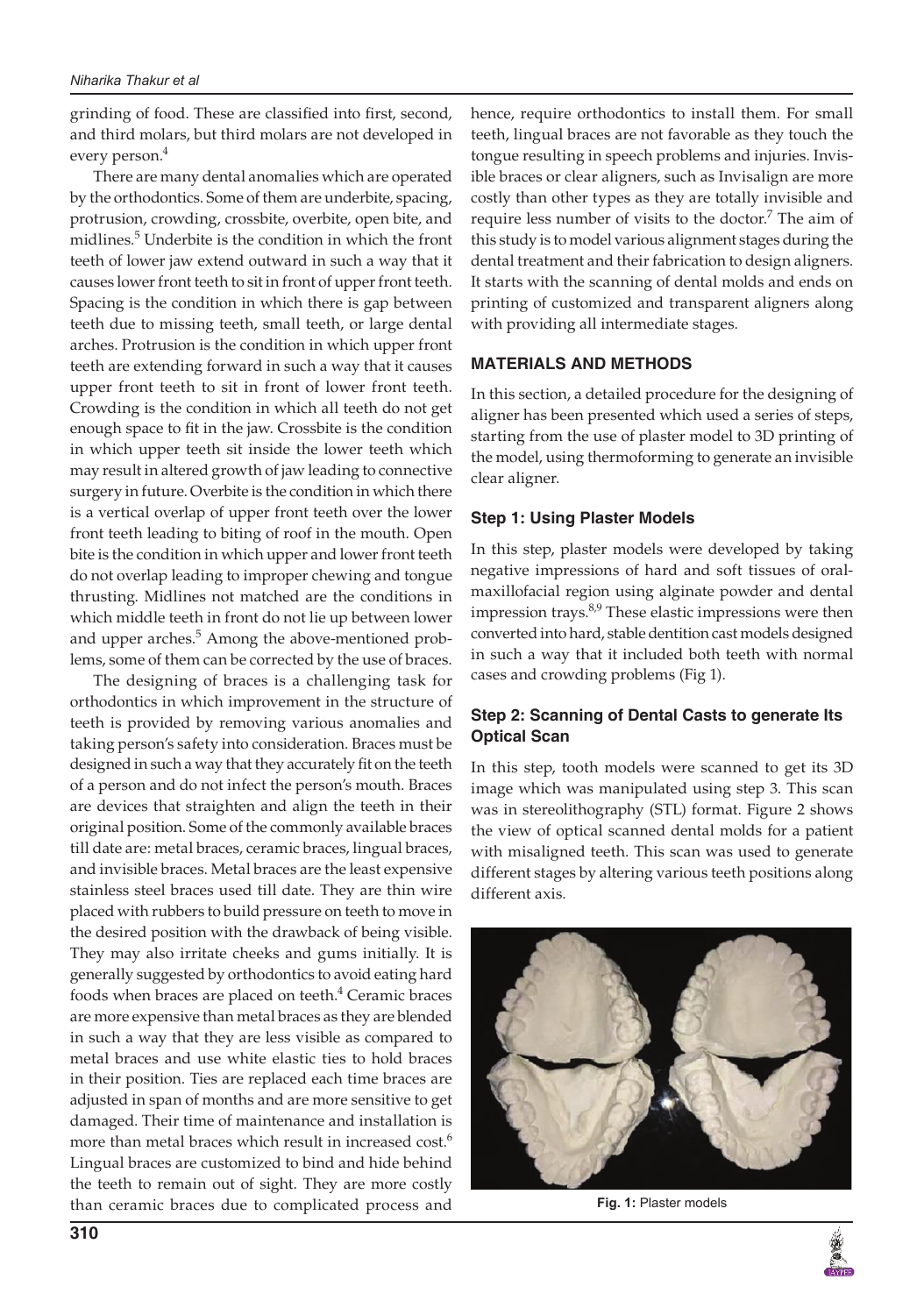

# **Step 3: Editing of Optical Scans to generate Stages of Aligners**

In this step, manipulations were performed on STL file generated using above step to design stages of clear aligner on 3D computer-aided design (CAD) systems, such as 3-matic, maestro, 3D orchestrate, or 3shapes.<sup>10-13</sup> This output was in STL format which was used directly for 3D printing. Figure 3 shows the stage of clear aligner designed after manipulations on crowded teeth model.

# **Step 4: Thermoforming**

In this step, a standalone plastic sheet was transformed to develop clear aligner by reshaping it on the abovegenerated stage models. It is a process of reshaping the plastic sheet to the shape of object by heating at certain temperature and applying the pressure on it to form the shape of an object on which it is kept. Later, it was removed from the object firmly by removing extra parts to get the final precise shape of object.<sup>14,15</sup> For this process, a special thermoplastic material polylactic acid was used which incorporated itself into the shape of model. The mould scans, after manipulation of the teeth positions, was used to generate negative image of the mold called aligner (Fig. 4).

# **GENERATION OF STAGES IN 3D CAD SOFTWARE**

For the purpose of creating aligner using step 3 discussed above, we used 3D CAD software, such as Mimics, Maestro, Orchestrate, or 3Shape <sup>10-13</sup> which follow basic steps as given below to create the stages of aligners.

**Step 1: Load STL file** 

In this step, the desired pair of scanned files was loaded in the 3D CAD software from its database to visualize the position of each tooth for abnormality.

#### *Modeling and Printing of Successive Misaligned Teeth Stages*



**Fig. 2:** Scanned dental mold **Fig. 3:** Stage of Invisible aligner



**Fig. 4:** Clear aligner created using 3D computer-aided design software

**Step 2: Perform manipulation** 

This step was used to measure the length of each tooth to separate the gingival and tooth regions from each other in a model for easy visualization of abnormality. It was carried out from analysis and measure functionality in 3D CAD software. Furthermore, segmentation was performed and measure of each tooth was used to create contour around each tooth to separate it from gingival regions totally. Thereafter, single defective tooth was selected and manipulated accordingly to create stages using operations, such as displacement and rotation from virtual setup tab in 3D CAD software.

Step 3: Save tooth model

Manipulated tooth model was then saved to create its sublayer and modeled for further analysis using virtual tab. In the last step, the aligner was exported in STL format for printing and designing the invisible aligners which can be used by patients.

Figure 5 shows the steps performed for generation of stages of clear aligner.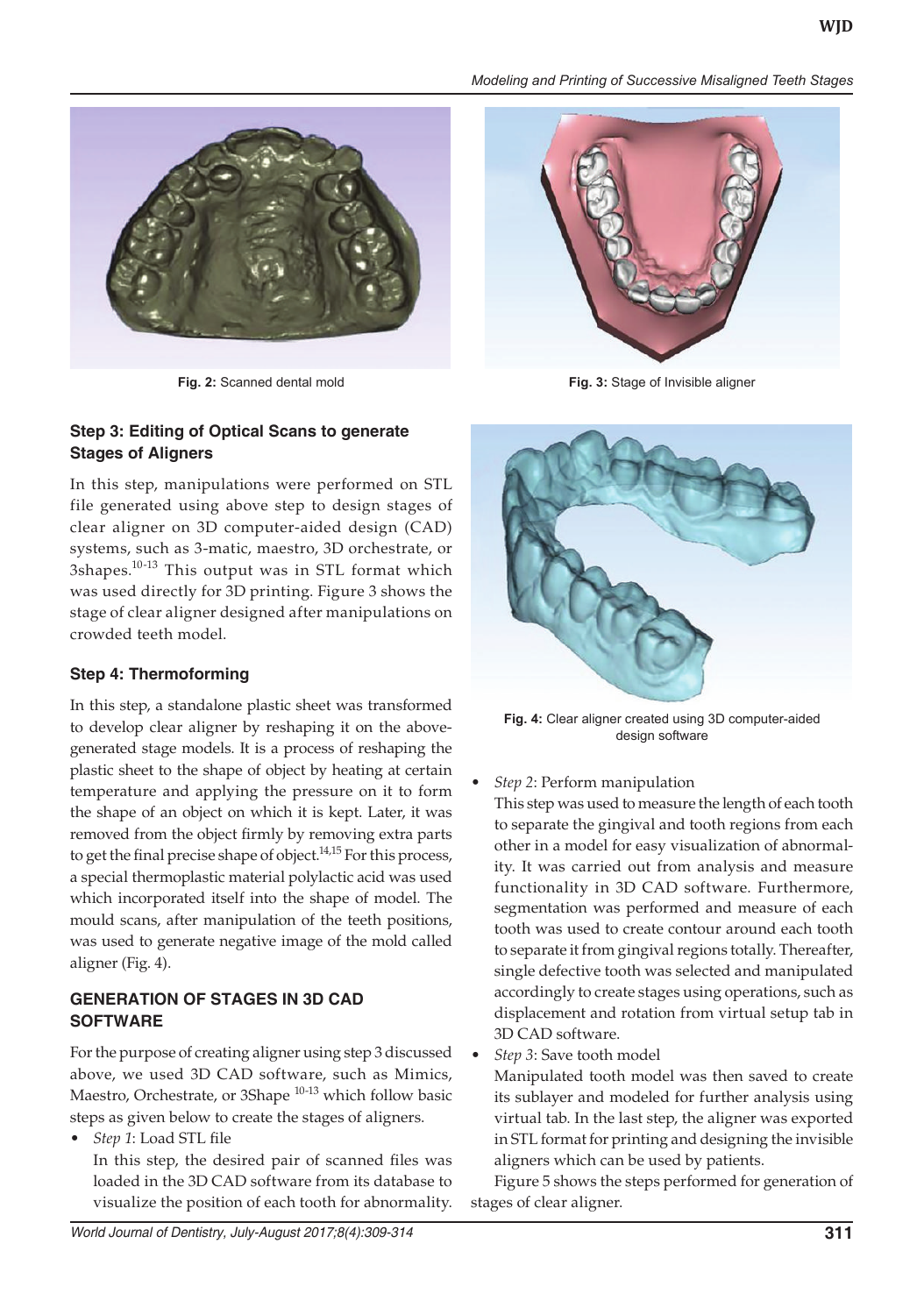![](_page_3_Picture_1.jpeg)

**Figs 5A to C:** Steps for creating stage of invisible aligner using computer-aided design software: (A) Initial stage; (B) manipulation of selected tooth; and (C) final stage with corrected teeth

Distortions were carried out on upper jaw using the manipulations, such as: • Rotation

A rotation is a circular movement of an object around a center. It is measured in unit of degrees. It is of two types:

- 1. Negative (counterclockwise)
- 2. Positive (clockwise)
	- • Buccallingual

It is forward and backward movement of tooth from its original position. It is measured in millimeters (mm). It is of two types:

- 1. Negative (forward)
- 2. Positive (backward)
	- • Mesial-distal

It is sideways movement of the tooth to generate space for tooth or to remove the overlapping of two teeth. It is measured in millimeters (mm). It is of two types:

- 1. Negative (left)
- 2. Positive (right)
	- Torque

It is the description of movement that more accurately describes the rotational components of a force system and appliance design. It is of two types:

- 1. Inward torque
- 2. Outward torque
	- • TIP

A tooth movement in which the angulations of the long axis of the tooth is altered.

Extrusion/intrusion

It is inward and outward movement of tooth. It is of two types:

- 1. Negative (inward)
- 2. Positive (outward)

These manipulations were performed on upper jaw and five stages were created using measures as given in Table 1.

Thereafter, the manipulated molds generated from 3D CAD software were printed and further manipulated to analyze the accuracies of scanner and printer.

| Stage 1 |             |      |           |              |         |              |
|---------|-------------|------|-----------|--------------|---------|--------------|
| Teeth   | TI          | R    | TO        | B-L          | $E-I$   | $M-D$        |
| 18      | 0           | 0    | 0         | 0            | 0       | 0            |
| 17      | 0           | 0    | 0         | 0            | 0       | 0            |
| 16      | 0           | 0    | 0         | 0.5          | 0       | 0.5          |
| 15      | 0           | 0    | 0         | 0.5          | 0       | 0            |
| 14      | 0           | 0    | 0         | $-0.5$       | $-0.4$  | 0.4          |
| 13      | 0           | $-1$ | 0         | $-0.28$      | 0.41    | 0.12         |
| 12      | 0           | 0    | 0         | $-0.49$      | $-0.47$ | 0.44         |
| 11      | 0           | 0    | 0         | $-0.5$       | 0       | 0.5          |
| 21      | $\mathbf 0$ | 0    | 0         | $-0.5$       | 0       | $-0.2$       |
| 22      | 0           | 0    | 0         | $-0.5$       | 0       | $-0.5$       |
| 23      | 0           | 0    | 0         | 0            | 0       | $-0.3$       |
| 24      | 0           | 0    | 0         | 0            | 0       | $-0.5$       |
| 25      | 0           | 0    | 0         | 0            | 0       | $-0.4$       |
| 26      | 0           | 0    | 0         | $-0.5$       | 0       | 0            |
| 27      | 0           | 0    | 0         | 0            | 0       | 0            |
| 28      | 0           | 0    | 0         | 0            | 0       | 0            |
| Stage 2 |             |      |           |              |         |              |
| Teeth   | ΤI          | R    | <b>TO</b> | B-L          | $E-I$   | $M-D$        |
| 18      | 0           | 0    | 0         | $-0.2$       | 0       | 0            |
| 17      | 0           | 0    | 0         | $-0.5$       | 0       | 0            |
| 16      | 0           | 0    | 0         | $\mathbf{1}$ | 0       | 0.5          |
| 15      | 0           | 0    | 0         | 0.5          | 0       | 0            |
| 14      | 0           | 0    | 0         | $-1$         | $-0.4$  | 0.4          |
| 13      | 0           | $-2$ | 0         | $-0.27$      | 0.41    | $-0.18$      |
| 12      | 0           | 0    | 0         | $-0.99$      | $-0.47$ | 0.94         |
| 11      | 0           | 0    | 0         | $-0.9$       | 0       | 0.5          |
| 21      | 0           | 0    | 0         | $-1$         | 0       | $-0.2$       |
| 22      | 0           | 0    | 0         | $-0.5$       | 0       | $-0.5$       |
| 23      | 0           | 0    | 0         | 0            | 0       | $-0.3$       |
| 24      | 0           | 0    | 0         | 0            | 0       | $-0.5$       |
| 25      | 0           | 0    | 0         | 0            | 0       | $-0.4$       |
| 26      | 0           | 0    | 0         | $-0.5$       | 0       | 0            |
| 27      | 0           | 0    | 0         | 0            | 0       | 0            |
| 28      | 0           | 0    | 0         | 0            | 0       | 0            |
| Stage 3 |             |      |           |              |         |              |
| Teeth   | TI          | R    | <b>TO</b> | B-L          | $E-I$   | $M-D$        |
| 18      | 0           | 0    | 0         | $-0.2$       | 0       | 0            |
| 17      | 0           | 0    | 0         | $-0.5$       | 0.6     | 0            |
| 16      | 0           | 0    | 0         | 1.5          | 0       | 0.5          |
| 15      | 0           | 0    | 0         | 0.6          | 0       | 0            |
| 14      | 0           | 0    | 0         | $-1.5$       | $-0.4$  | 0.4          |
| 13      | 0           | -6   | 0         | $-0.29$      | 0.41    | 0.095        |
| 12      | 0           | 0    | 0         | $-1.4$       | $-0.47$ | $\mathbf{1}$ |
| 11      | 0           | 0    | 0         | $-1.3$       | 0       | 0.7          |
| 21      | 0           | 0    | 0         | $-1.4$       | 0       | $-0.3$       |
|         |             |      |           |              |         |              |

**Table 1:** Manipulations performed on upper jaw

![](_page_3_Picture_28.jpeg)

*(Cont'd…)*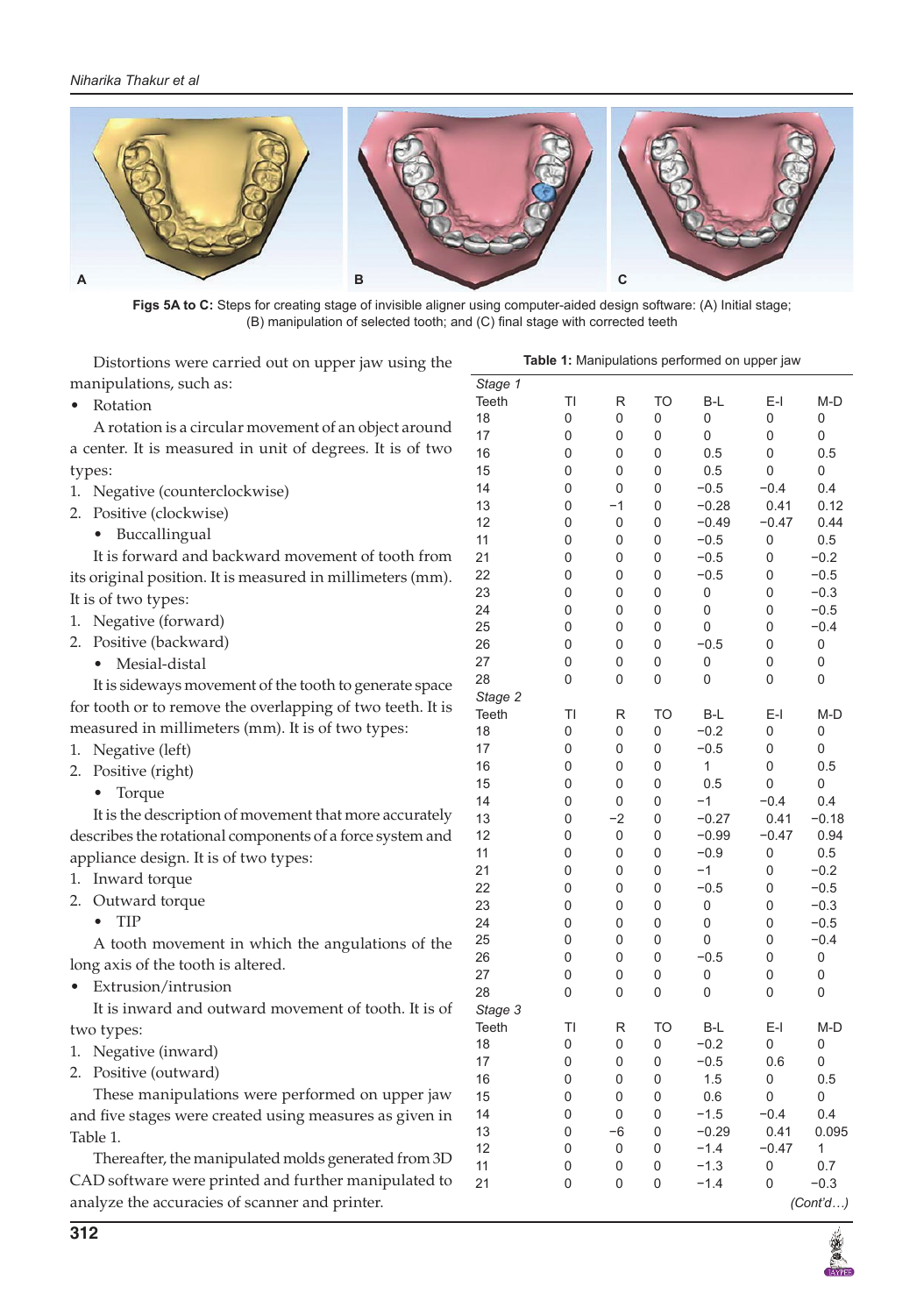| ۰.<br>٠ |
|---------|
|---------|

| (Cont'd…)                                                                                                               |                                                                                                                        |                                                                                                                   |                                                                                                        |                                                                                                                                                                                        |                                                                                                                                         |                                                                                                                                              |
|-------------------------------------------------------------------------------------------------------------------------|------------------------------------------------------------------------------------------------------------------------|-------------------------------------------------------------------------------------------------------------------|--------------------------------------------------------------------------------------------------------|----------------------------------------------------------------------------------------------------------------------------------------------------------------------------------------|-----------------------------------------------------------------------------------------------------------------------------------------|----------------------------------------------------------------------------------------------------------------------------------------------|
| Teeth<br>22<br>23<br>24<br>25<br>26<br>27<br>28<br>Stage 4                                                              | TI<br>0<br>0<br>0<br>0<br>0<br>0<br>0                                                                                  | R<br>0<br>0<br>0<br>0<br>0<br>0<br>0                                                                              | <b>TO</b><br>0<br>0<br>0<br>0<br>0<br>0<br>0                                                           | $B-L$<br>$-0.5$<br>$\mathbf 0$<br>0<br>0<br>$-0.5$<br>$\overline{0}$<br>0                                                                                                              | $E-I$<br>0<br>0<br>0<br>0<br>0<br>0<br>0                                                                                                | $M-D$<br>$-0.5$<br>$-0.3$<br>$-0.5$<br>$-0.4$<br>0<br>0<br>0                                                                                 |
| <b>Teeth</b><br>18<br>17<br>16<br>15<br>14<br>13<br>12<br>11<br>21<br>22<br>23<br>24<br>25<br>26<br>27<br>28<br>Stage 5 | ΤI<br>0<br>0<br>0<br>0<br>0<br>0<br>0<br>$\overline{0}$<br>0<br>0<br>0<br>0<br>$\mathbf 0$<br>$\overline{0}$<br>0<br>0 | R<br>0<br>0<br>0<br>0<br>0<br>$-4$<br>$\mathbf 0$<br>0<br>$-1$<br>$\mathbf 0$<br>0<br>0<br>0<br>0<br>0<br>0       | <b>TO</b><br>0<br>0<br>0<br>0<br>0<br>0<br>0<br>0<br>0<br>0<br>0<br>0<br>0<br>0<br>0<br>$\overline{0}$ | $B-L$<br>$-0.2$<br>$-0.5$<br>$\overline{c}$<br>0.6<br>$-1.9$<br>$-0.29$<br>$-1.4$<br>$-1.3$<br>$-1.9$<br>$-0.5$<br>$\mathbf 0$<br>$\overline{0}$<br>0<br>$-0.5$<br>$\overline{0}$<br>0 | $E-I$<br>0<br>0.6<br>0<br>0<br>$-0.4$<br>0.41<br>$-0.47$<br>0<br>0<br>0<br>0<br>0<br>0<br>0<br>0<br>0                                   | M-D<br>0<br>$-0.5$<br>0.3<br>$-0.2$<br>0.3<br>0.11<br>1<br>0.7<br>$-0.33$<br>$-0.5$<br>$-0.3$<br>$-0.5$<br>$-0.4$<br>$\mathbf 0$<br>0<br>0   |
| <b>Teeth</b><br>18<br>17<br>16<br>15<br>14<br>13<br>12<br>11<br>21<br>22<br>23<br>24<br>25<br>26<br>27<br>28            | TI<br>$\mathbf 0$<br>0<br>0<br>0<br>0<br>0<br>0<br>0<br>0<br>$\overline{0}$<br>0<br>0<br>$\mathbf 0$<br>0<br>0<br>0    | R<br>0<br>0<br>0<br>0<br>0<br>$-4$<br>$\overline{0}$<br>0<br>$-2$<br>$\overline{0}$<br>0<br>0<br>0<br>0<br>0<br>0 | <b>TO</b><br>0<br>0<br>0<br>0<br>0<br>0<br>0<br>0<br>0<br>0<br>0<br>0<br>$\overline{0}$<br>0<br>0<br>0 | $B-L$<br>$-0.2$<br>$-0.5$<br>2.5<br>0.6<br>$-1.9$<br>$-0.29$<br>$-1.4$<br>$-1.3$<br>$-1.9$<br>$-0.5$<br>$\overline{0}$<br>0<br>0<br>$-0.5$<br>0<br>0                                   | $E-I$<br>0.5<br>0.6<br>0<br>0<br>$-0.5$<br>0.41<br>$-0.16$<br>$-0.3$<br>$-0.3$<br>$-0.2$<br>$\overline{0}$<br>0<br>0.2<br>0.2<br>0<br>0 | $M-D$<br>0<br>$-0.5$<br>0<br>$-0.2$<br>0.3<br>0.11<br>1.1<br>0.7<br>$-0.37$<br>$-0.5$<br>$-0.3$<br>$-0.5$<br>$-0.4$<br>$\mathbf 0$<br>0<br>0 |

#### *Modeling and Printing of Successive Misaligned Teeth Stages*

Steps used for evaluating accuracy of printed samples are as follows:

- Take an initial model with misaligned teeth.
- Perform some manipulations on it to generate an intermediate stage.
- Now print the model of intermediate stage to analyze the accuracy of printer.
- Input it again to 3D CAD software for performing manipulation.
- Check the measurements of manipulated files before printing and after printing.
- Compare the differences between two files.

Based on the above steps, measurements before and after prints were analyzed to calculate the accuracy of scanner and printer. For comparison of accuracy, manipulations were performed on same set of upper jaw scans before and after printing (Fig. 6).

### **RESULTS AND DISCUSSIONS**

Numerical values displayed in Figure 6 shows that the printing has slightly deviated the measurements in scanned files of preprinting and postprinting. For the analysis, five measurements have been carried out as listed in Table 2.

From the above measures, it can be analyzed that average variation between the preprint and postprint is 0.32 which can also be visualized with the help of images shown above for the scans of preprint and postprint images. According to the quantitative and qualitative analysis, scans after printing has distorted the boundaries

**Table 2:** Comparison of preprint and postprint

| Preprint (mm) | Postprint (mm) | Variations |
|---------------|----------------|------------|
| 26.44         | 26.18          | 0.26       |
| 122.83        | 122.36         | 0.47       |
| 25.58         | 25.36          | 0.22       |
| 27.04         | 27.33          | 0.29       |
| 25.42         | 25.06          | 0.36       |
|               |                |            |

TI: TIP; R: Rotation; TO: Torque, BL: Buccallingual; EI: Extrusion intrusion; MD: Mesial-destal

Average  $= 0.32$ 

![](_page_4_Figure_18.jpeg)

**Figs 6A and B:** Analysis of the scans: (A) Before printing; and (B) after printing

*World Journal of Dentistry, July-August 2017;8(4):309-314* **313**